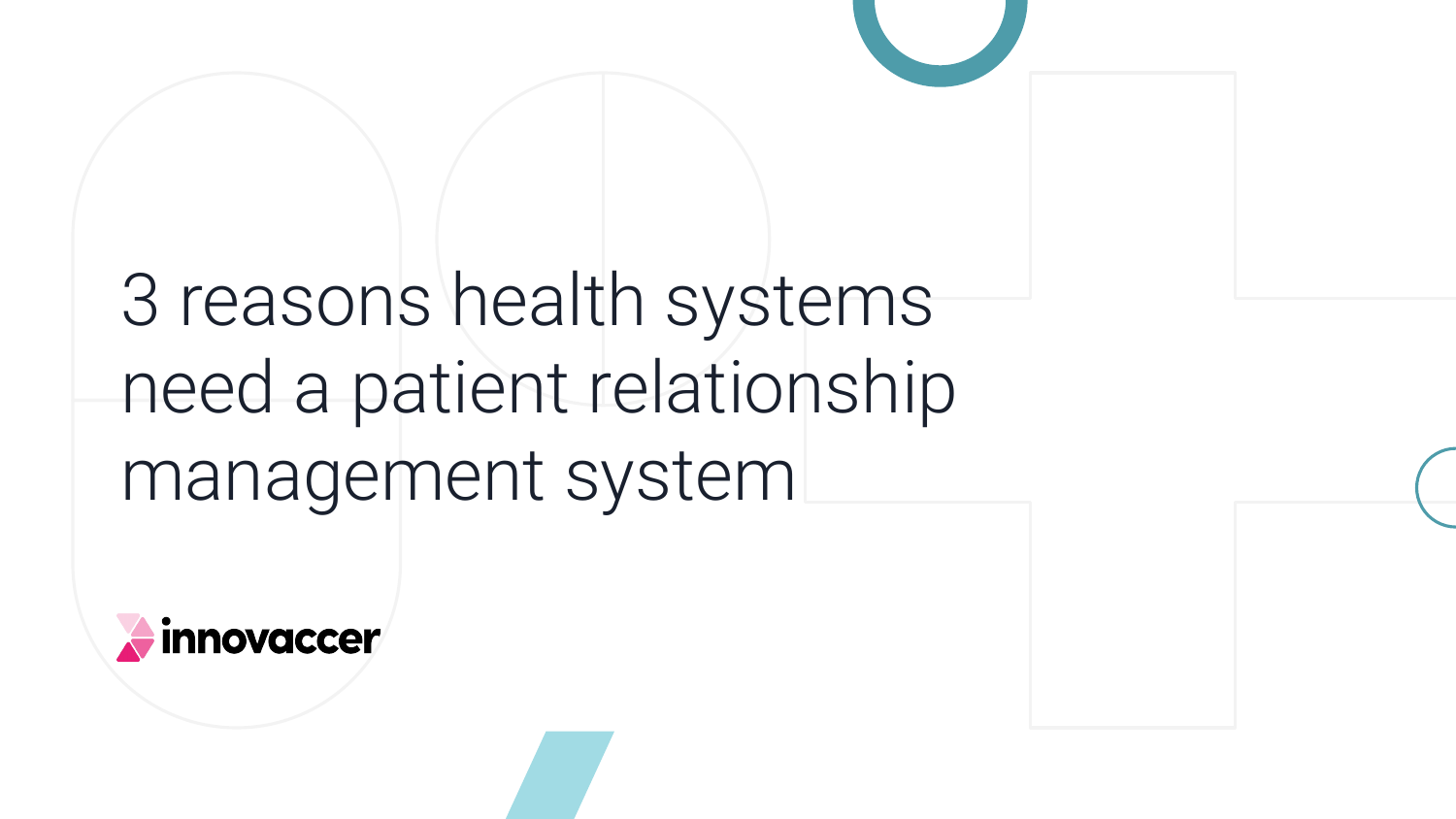#### Health systems face increasing financial pressure 1

Personalized experiences in industries like retail and finance have caused consumers to expect more, and those elevated expectations have extended to the healthcare relationship experience. If these expectations remain unmet, patients will switch to other providers.



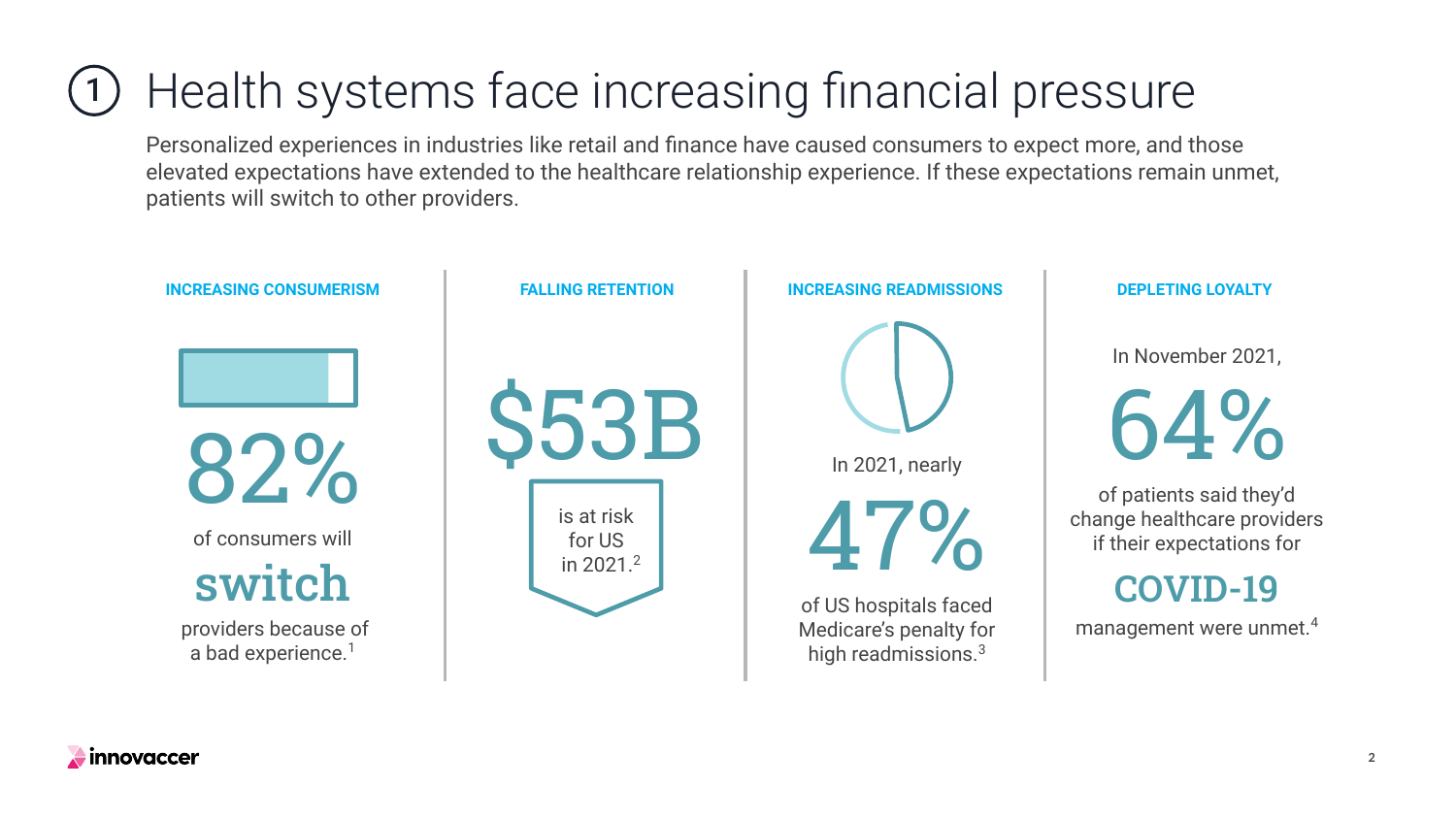Engagement solutions for health systems are critically flawed because they're built around a sales-focused customer relationship management (CRM) model that missed the most important piece: the clinical context around the patient."

> — Abhinav Shashank, *CEO, Innovaccer*

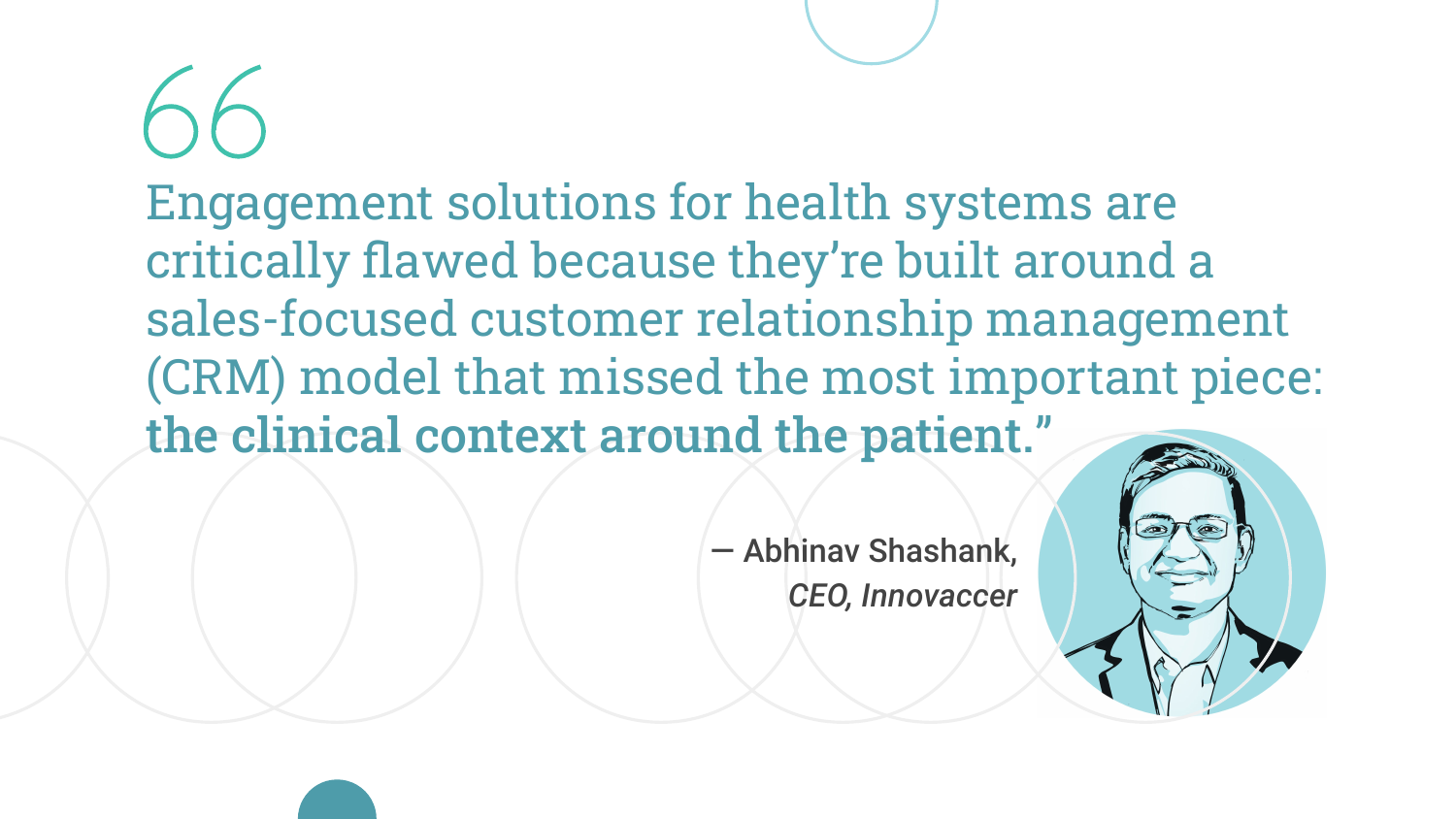#### Patients want a 1:1 health journey  $2\overline{)}$

Health systems need to move from a transactional, revenue-driven model to a patient-centric model. Elevating the overall healthcare experience requires health systems to transform patient experience across all dimensions and work on three priority areas:





# Wellness experience | encourage patients to pursue healthy living after discharge



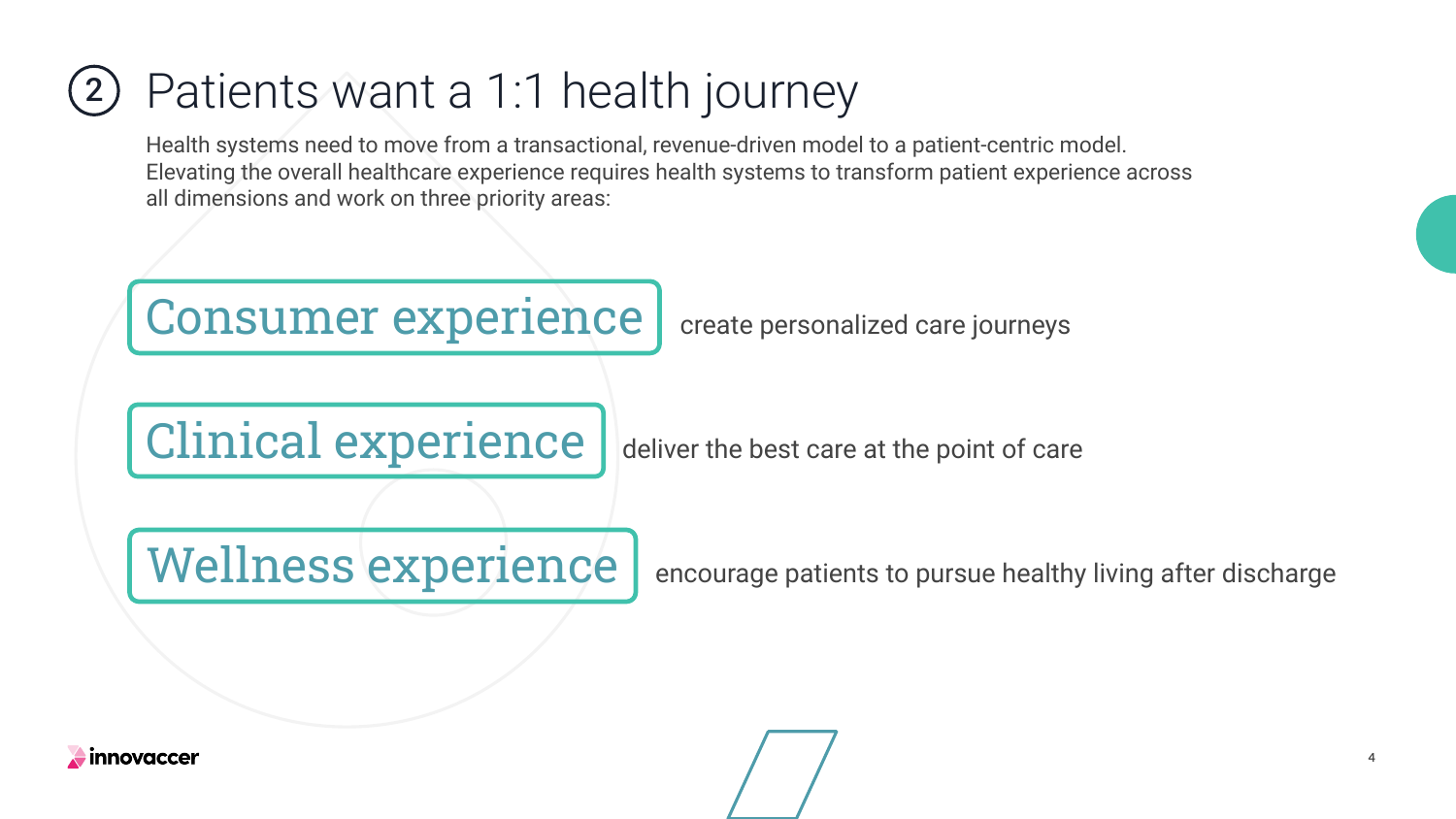# 3) Health care is moving out of hospitals and into our daily lives

In order to provide an end-to-end care journey and improve outcomes, healthcare providers must be able to understand and curate care based on a patient's wearable device.

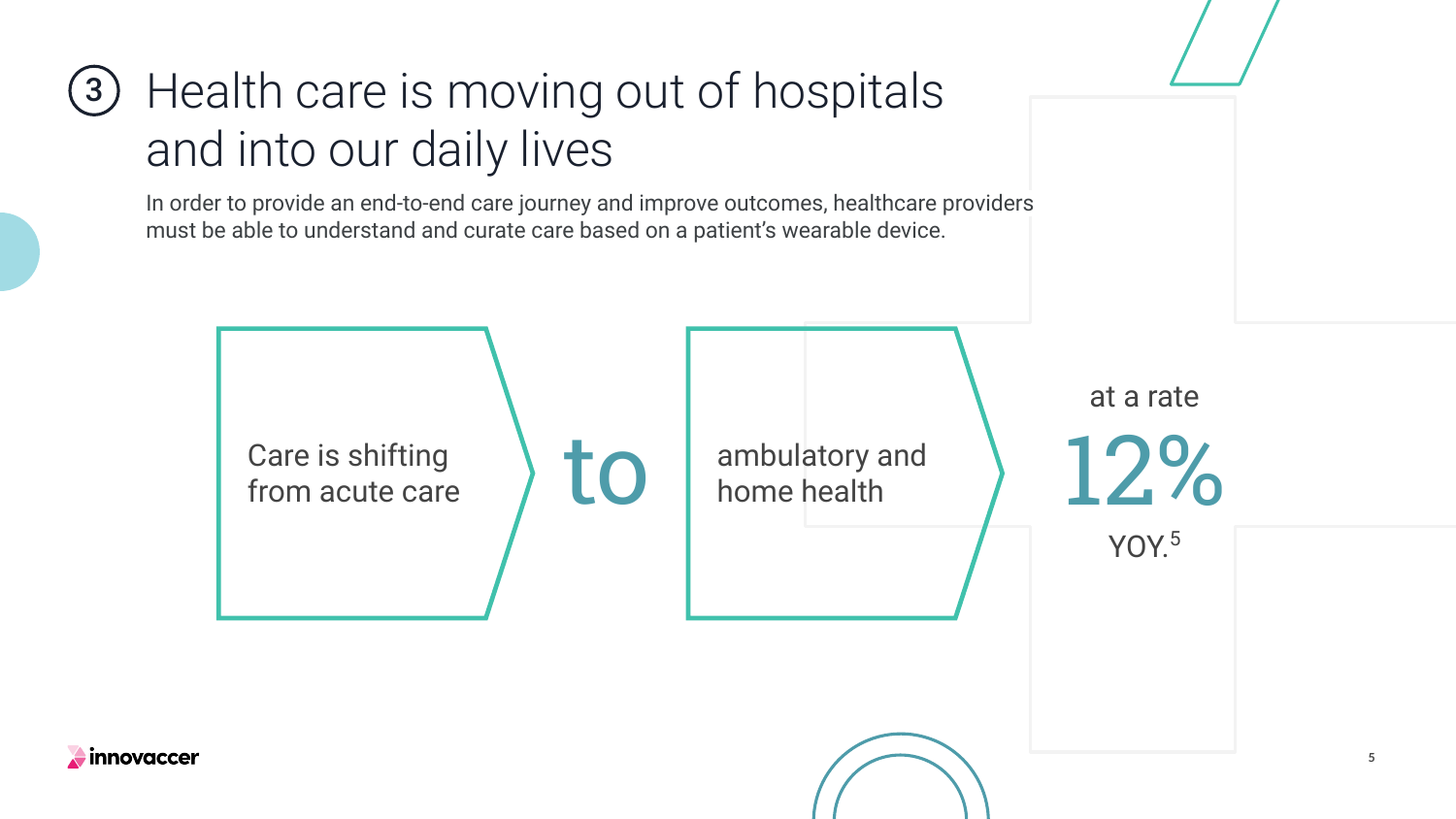## Why Innovaccer's PRM?

Consumer demands for a retail-like experience—such as online shopping at Walmart, requesting an Uber, or placing an Amazon order—continue to increase rapidly.

The healthcare industry also sees that acceleration in demand; consumers are expecting a deeply personal and contextual experience, distinct from a one-size-fits-all approach.

Innovaccer's Patient Relationship Management (PRM) solution has been designed to do just that by connecting the end-to-end data points that empower the health system to guide the entire patient journey.

Empower healthcare systems Personalize patient engagement Achieve operational efficiency Enhance care quality Improve patient satisfaction Increase retention

Measure high-impact results in record time Innovaccer customers are realizing greater outcomes.<sup>6</sup>



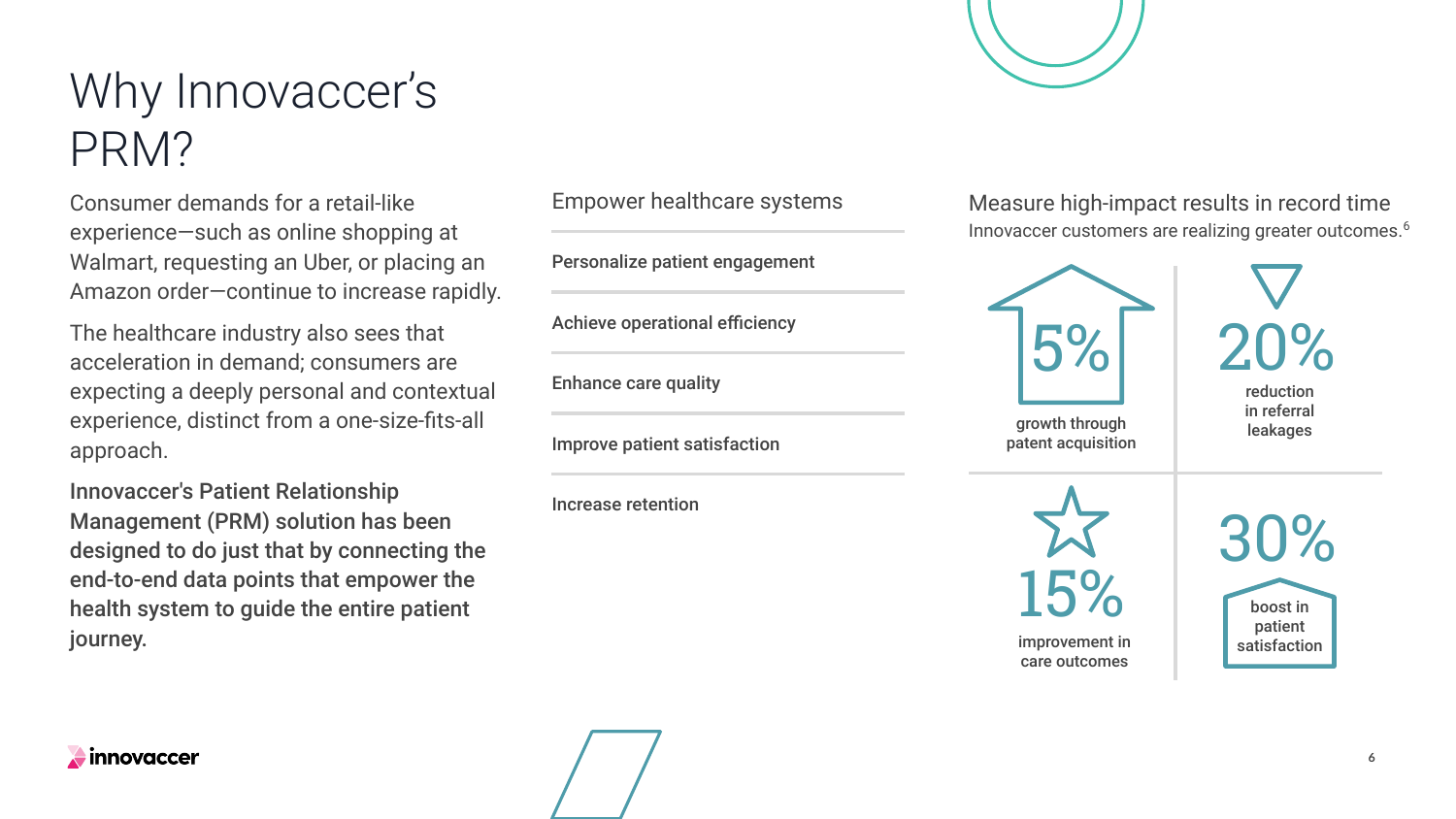### Customers speak

"Innovaccer has cut down the time to format and ingest data from months to a couple of weeks. Additionally, the ability to aggregate clinical and claims data and create a holistic profile of the patient is a game-changer for us."

> — Dr. Henry Sakowski, *Chief Marketing Officer, CHI Health Partners*

"With the Innovaccer Health Cloud, the point-of-care insights and analytics dashboard on the platform significantly increased the efficiency of our operations. This is a transformational opportunity for us."

— Mary Ann Sessions, *National Executive Director of Member Operations, Steward Health Care*

**innovaccer**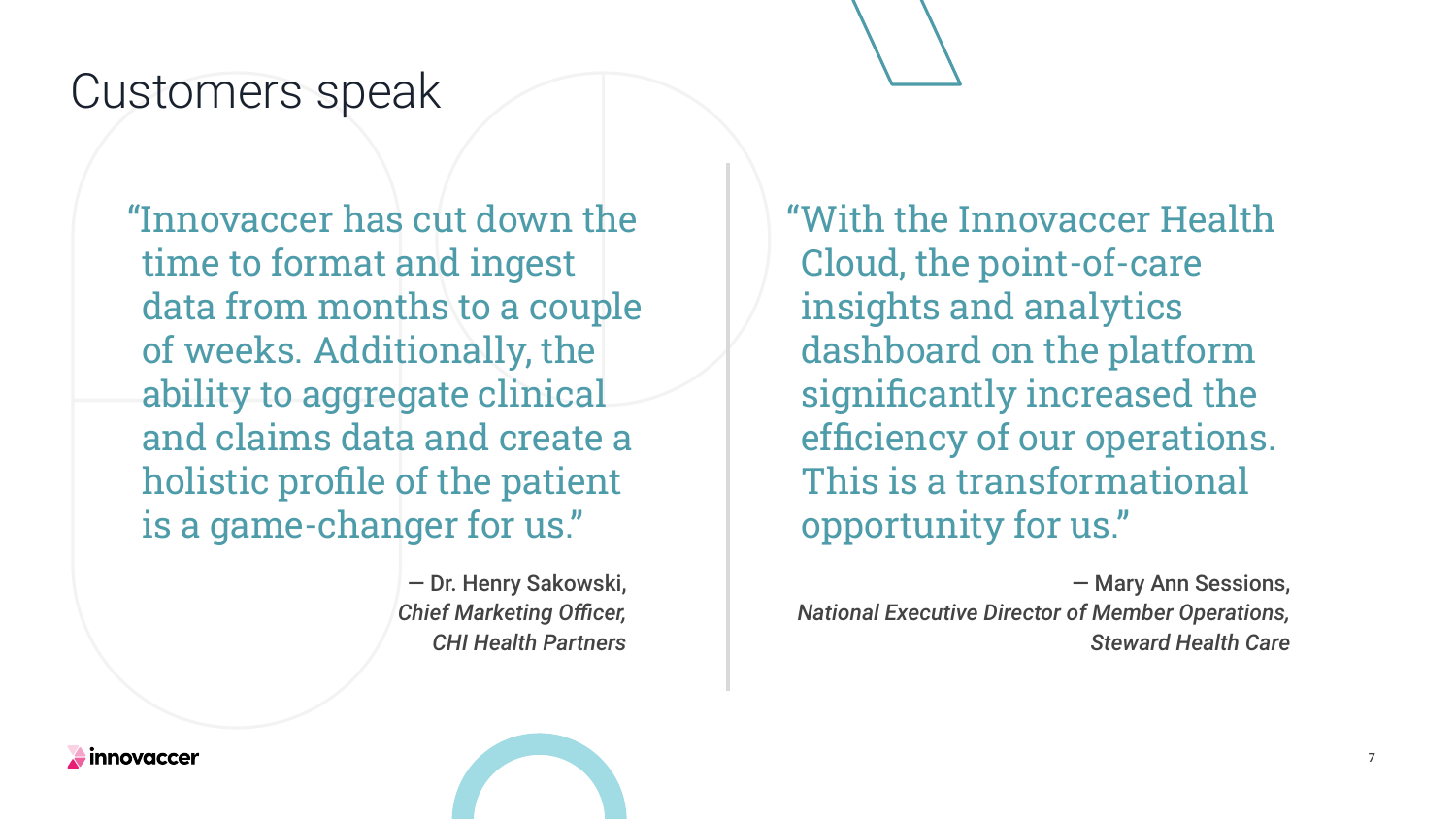### Innovaccer's industry recognitions

KLAS Research high-performance CRM<sup>7</sup>



Gartner sample vendor in the Healthcare CRM and Contact Center categories<sup>8</sup>

**Gartner** 

Chilmark Flagship vendor in the patient engagement category<sup>9</sup>